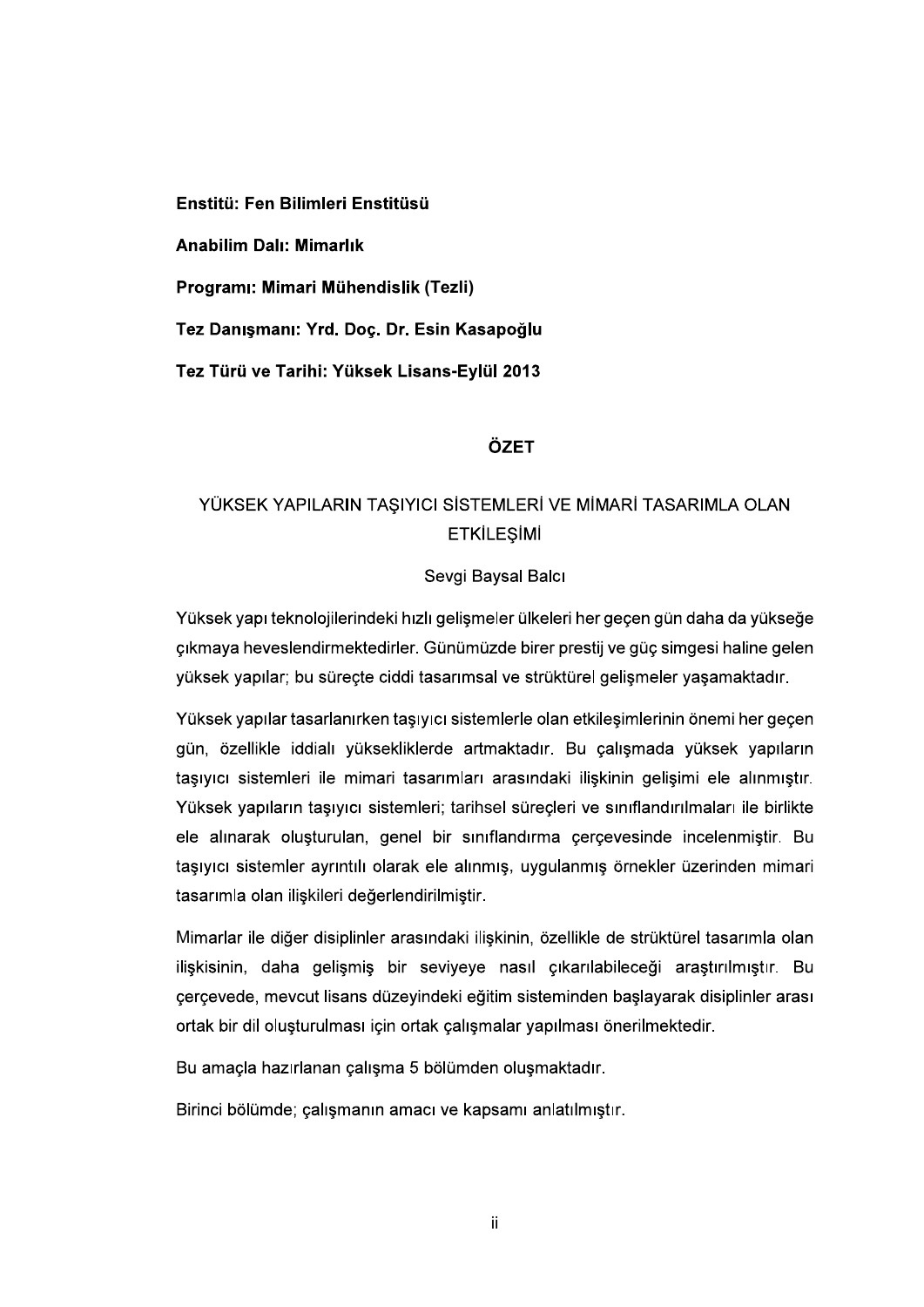İkinci bölümde; yüksek yapı kavramının ne olduğu belirlenerek yüksek yapıların tarihsel süreçleri ele alınmıştır. Ayrıca, yüksek yapıların istatistiksel olarak verileri toplanarak grafik haline getirilerek sunulmuştur.

Üçüncü bölümde; yüksek yapılardaki taşıyıcı sistemler ele alınmıştır. İlk olarak taşıyıcı sistemlerin tasarımının kısa bir tarihsel süreci ile beraber, ilgili kaynaklarda bu sistemlerin sınıflandırmalarının tarihsel gelişimi ele alınarak incelenmiştir. Daha sonra ise; yüksek yapılara etkiyen yükler ve yüksek yapıların taşıyıcı sistemlerinin çalışma ilkelerinin ayrıntılı bir tanımı yapılmıştır.

Dördüncü bölümde; bir önceki bölümde incelenen taşıyıcı sistemlerin uygulanmış örnekler üzerinden incelenmiş ve bu taşıyıcı sistemler ile bu yapıların mimari tasarımları arasındaki ilişki ortaya konmuştur.

Sonuçların değerlendirildiği beşinci bölümde ise; incelenen örnekler üzerinden mimarlık ve strüktürel tasarımın doğurduğu olumlu ve olumsuz İlişkiler çerçevesinde öneriler geliştirilmiştir.

Anahtar Kelimeler: Yüksek Yapılar, Taşıyıcı sistemler, Mimari tasarım, Strüktürel tasarım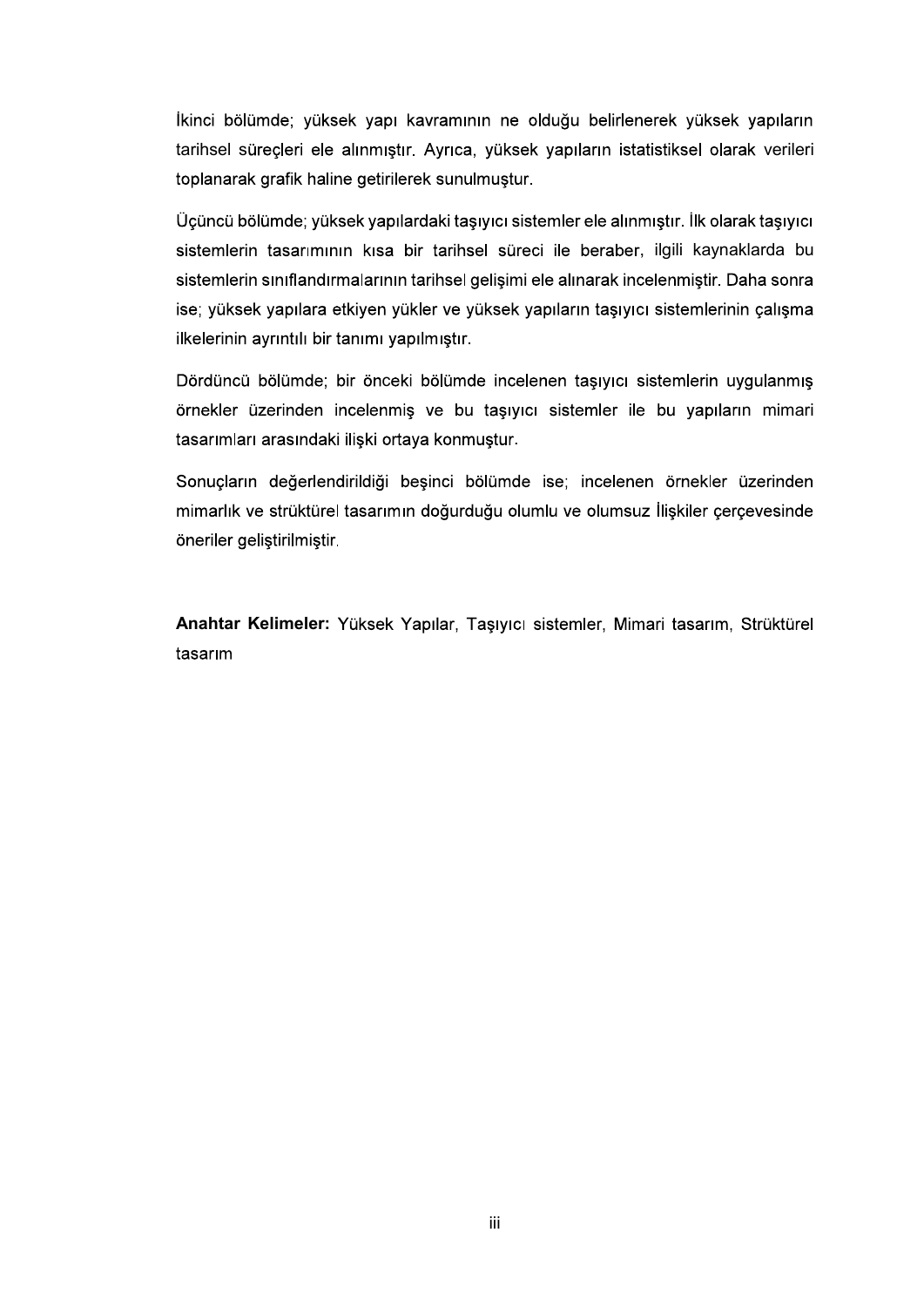Institute : Institute of Science and Technology Department : Architecture Program : Architectural Engineering (With Thesis) Supervisor : Assistant Professor Doctor Esin Kasapoğlu<br>Thesis Type and Date : Master of Science – September 2013

### ABSTRACT

# STRUCTURAL SYSTEMS OF TALL BUILDINGS AND THE INTERACTION BETWEEN ARCHITECTURAL DESIGN

#### Sevgi Baysal Balcı

Countries are eager to reach the sky in accordance with the rapid continuous development in tall building technologies Tall buildings which became symbols of prestige and power have made a significant improvement in architectural and structural design in recent years.

Significance of interaction between architectural and structural design come into prominence especially in super tall buildings. In this study the development of the relevance between architectural and structural design in tall buildings is analyzed.

In this study; structural systems of tall buildings are analyzed through the evaluation of their structural systems, historical developments and classifications in a general classification. These systems are analyzed in a detailed review through the examples of built tall buildings. These structural systems are evaluated in detail in accordance with the structural systems of tall buildings and architectural design of these examples.

Hence; this study searches the ways of maximizing the levels of coordination between architects and other disciplines especially structural designers. It is recommended to